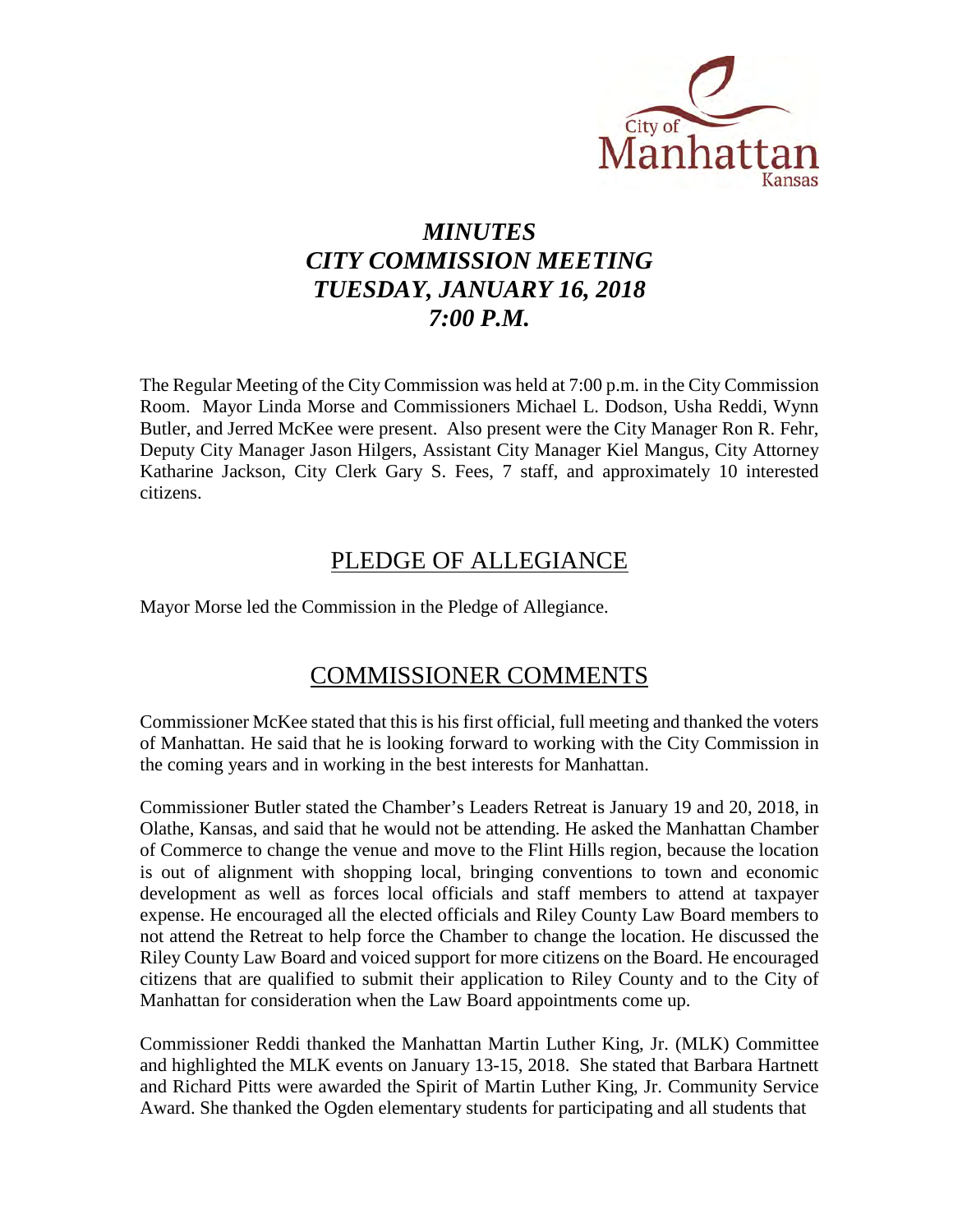# COMMISSIONER COMMENTS *(CONTINUED)*

participated in the art and writing contest. She stated that Barry Wilkerson spoke at the MLK breakfast about hope and hope for our children. She stated that Manhattan was recognized as the second best place to live in the United States and this speaks to the residents and Kansas State University. She also said that Manhattan is a great place to live in the Midwest.

Commissioner Dodson informed the community that the Riley County Law Board met earlier in the day and thanked the Riley County Police Department (RCPD) for their actions on Friday, January 5, 2018, regarding a domestic situation in the area of the 3700 block of Hawthorne Woods Circle where an active shooter was barricaded in his house for hours and fired shots at the police, hitting a police officer. He stated that this event could have been a far worse tragedy and said citizens should take a lot of pride in the reaction and conduct of RCPD in their efforts and all of the first responders, including the Manhattan Fire Department.

Mayor Morse complimented the Manhattan Martin Luther King, Jr. Planning Committee for their efforts and program offerings to the community. She also congratulated the recipients of the Martin Luther King, Jr. Community Service Awards.

# CONSENT AGENDA

(\* denotes those items discussed)

### **MINUTES**

The Commission approved the minutes of the Special City Commission Meeting held Monday, January 8, 2018.

### **CLAIMS REGISTER NOS. 2868 and 2869**

The Commission approved Claims Register Nos. 2868 and 2869 authorizing and approving the payment of claims from January 3, 2018 – January 9, 2018, in the amounts of \$818,603.13 and \$2,894,504.67, respectively.

#### **LICENSE**

The Commission approved a Tree Maintenance License for the calendar year 2018 for Two Big Feet Tree Pruning & Removal, 1734 Kings Road.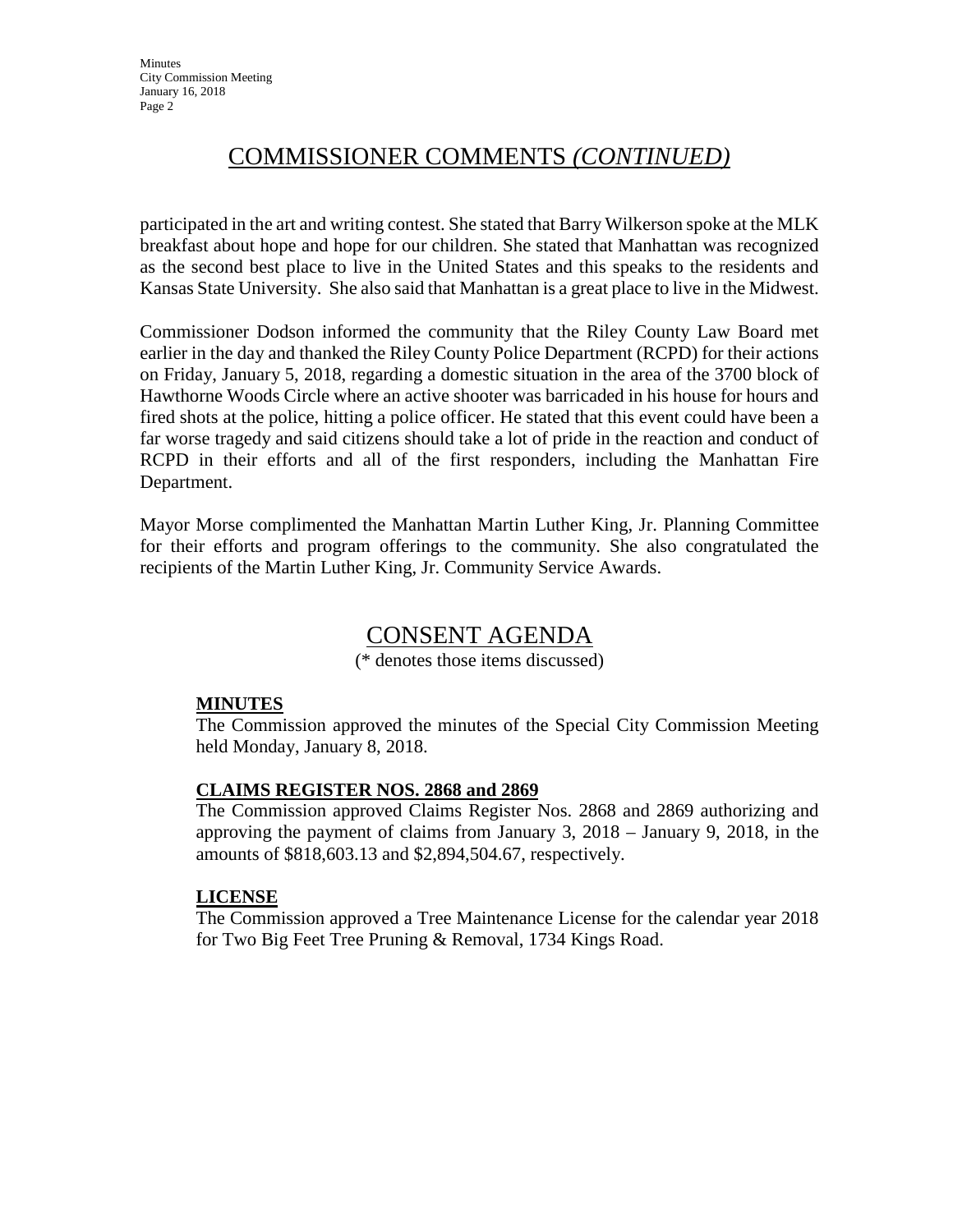## **ORDINANCE NO. 7336 – ISSUE GENERAL OBLIGATION BONDS - OLD BIG BLUE BEAUTIFICATION, PHASE 5/STORMWATER IMPROVEMENTS AND MULTI-USE TRAIL PROJECT (SM1605, CIP #SW077P)**

The Commission approved Ordinance No. 7336 authorizing the issuance of general obligation bonds to finance the City's share (\$230,000.00) of the \$1,128,149.00 Old Big Blue Beautification, Phase 5/Stormwater Improvements and Multi-Use Trail Project (SM1605, CIP #SW077P).

## **PUBLIC HEARING – VACATE – SOUTH 15TH STREET**

Mayor Morse opened the public hearing.

Hearing no comments, Mayor Morse closed the public hearing.

## **FIRST READING – VACATE – SOUTH 15TH STREET**

The Commission approved first reading of an ordinance vacating portions of South 15<sup>th</sup> Street from the Union Pacific Railroad right-of-way to the south city limits, and establishing a utility easement of said vacated public right-of-way.

## **RESOLUTION NO. 011618-A – POLICY – RECORD RETENTION AND DISPOSITION SCHEDULE**

The Commission approved Resolution No. 011618-A authorizing the City Manager, or his/her designee, to adopt, periodically review, and amend a City record retention and disposition schedule and policy.

### **\* RESOLUTION NO. 011618-B – HOUSING TAX CREDIT SUPPORT – BIRCHWOOD VILLAS, PHASE II (LOT 36, LEDGESTONE RIDGE, UNIT TWO)**

Commissioner Dodson requested that this item be moved to the end of the General Agenda.

## **SET PUBLIC HEARING DATE – LEVY SPECIAL ASSESSMENTS (GOB 2018-A)**

The Commission set February 6, 2018, as the date to hold the public hearing levying special assessments against the benefiting properties in the following 29 projects, which have been completed: *Enclave Addition, Unit 1 – Sanitary Sewer (SS1411), Street (ST1410), and Water (WA1409); Grand Estates Addition – Sanitary Sewer (SS1508), Street (ST1508), and Water (WA1508); Grand Luxe Addition* – *Sanitary Sewer (SS1408), Street (ST1407), and Water (WA1407); Grand Mere Parkway, Phase 1* – *Street (ST1411); The Highlands at Grand Mere, Unit One, and Prairie Village at the Highlands, Unit One* – *Sanitary Sewer (SS1714); Interlachen*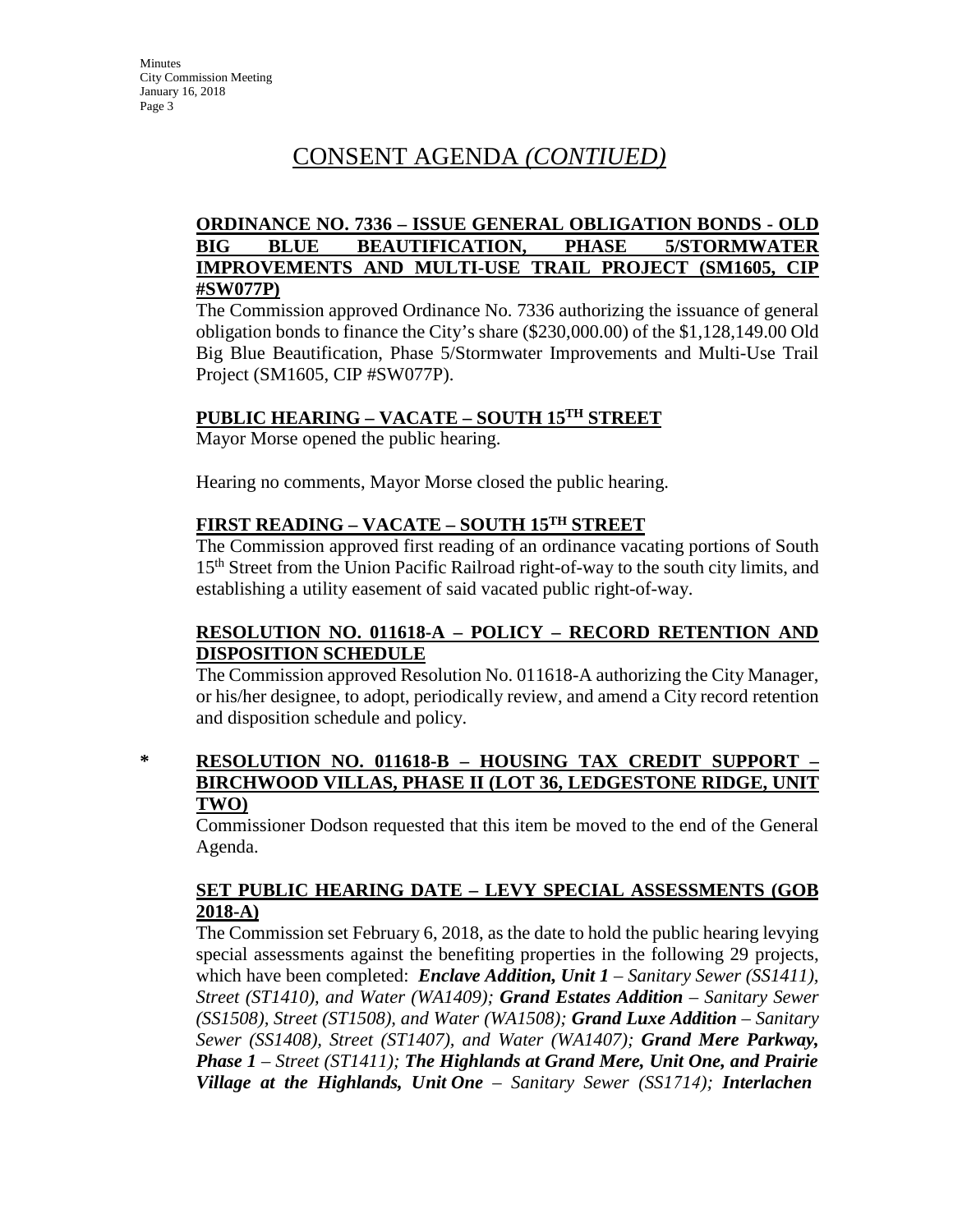**Minutes** City Commission Meeting January 16, 2018 Page 4

## CONSENT AGENDA *(CONTIUED)*

#### **SET PUBLIC HEARING DATE – LEVY SPECIAL ASSESSMENTS (GOB 2018-A)** *(CONTINUED)*

*Addition – Sanitary Sewer (SS1318), Street (ST1325), and Water (WA1321); Interlachen Villas Addition, Unit 1 – Sanitary Sewer (SS1318), Street (ST1325), and Water (WA1321); Lee Mill Heights Addition, Unit Nine – Sanitary Sewer (SS1412), Street (ST1412), and Water (WA1410); Lot 2, Downtown Entertainment District, Unit Three – Street (ST1318); Merion Addition – Sanitary Sewer (SS1414), Street (ST1417), and Water (WA1412); Muirfield Addition, Phase 1 – Sanitary Sewer (SS1417); Scenic Meadows Addition, Unit 3, Phase 3 – Street (ST1421); Stone Valley Addition, Unit 2 – Sanitary Sewer (SS1413), Street (ST1413), and Water (WA1411); and Turnberry Addition – Sanitary Sewer (SS1416), Street (ST1419), and Water (WA1414).*

#### **AGREEMENT – PROFESSIONAL SERVICES – FLINT HILLS REGIONAL TRANSIT AUTHORITY SIDEWALK PROJECTS (SP1604, SP1605, SP1606)**

The Commission authorized the Mayor and City Clerk to execute a Professional Services Agreement, in an amount not to exceed \$19,660.00, with SMH Consultants, of Manhattan, Kansas, for the Easement Acquisition Services for Flint Hills Regional Transit Authority Sidewalk projects *[Fremont Pedestrian Crossing (SP1604), Claflin Sidewalk (SP1605), and Tuttle Creek Boulevard/Bluemont Pedestrian Crossing (SP1606)]*.

### **AGREEMENT – KDOT – JULIETTE AVENUE, PH 3, OSAGE STREET TO POYNTZ AVENUE (ST1801)**

The Commission authorized the Mayor and City Clerk to execute City-State Agreement No. 184-17 for the Juliette Avenue, Phase 3, Osage Street to Poyntz Avenue, Brick Street Rehabilitation (ST1801) project, with a cost of \$1,235,800.00 and City participation of \$327,160.00.

### **AGREEMENT – KDOT – SAFE ROUTES TO SCHOOL INFRASTRUCTURE, PHASE IIB (ST1802)**

The Commission authorized the Mayor and City Clerk to execute City-State Agreement No. 188-17 for the Safe Routes to School, Phase II, Infrastructure project (ST1802), with a cost of \$575,800.00 and City participation of \$175,800.00.

### **REAL ESTATE TRANSFER AGREEMENT – LEE MILL VILLAGE COMMON AREA – USD 383**

The Commission approved the land transfer of an approximately five-acre tract of land (Common Area south of Lots 26A-D, 27A-D, 28A-D, and 29A-D) in Lee Mill Village to USD 383 for access to a future elementary school site, and authorized the Mayor and City Clerk to execute the Real Estate Transfer Agreement.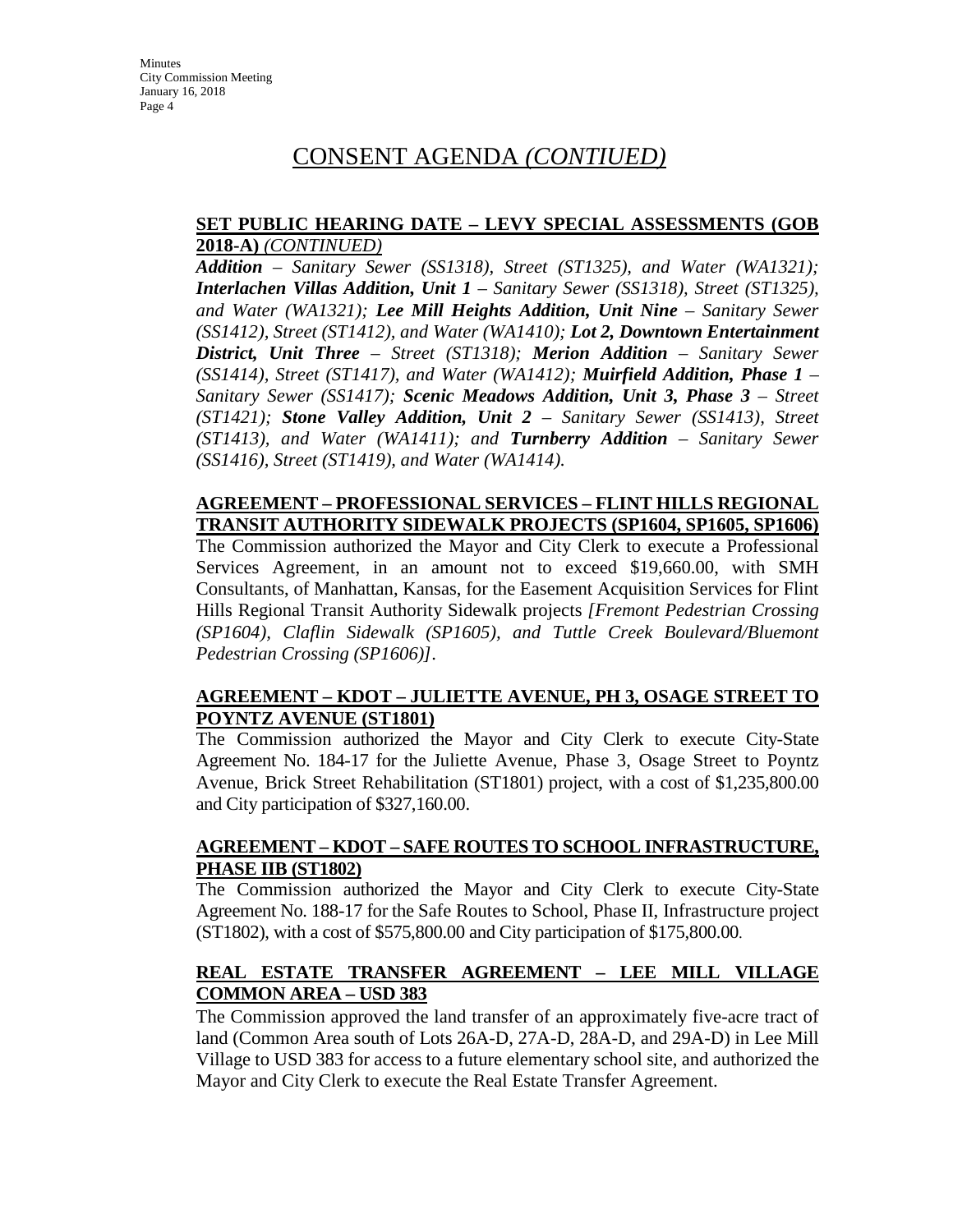## **AGREEMENT – EMERGENCY COMMUNICATION RADIOS**

The Commission authorized the Mayor and City Clerk to execute a Radio Communication Systems User Agreement, stipulating that the City will purchase emergency communication radios in an amount not to exceed \$462,772.80 for the Manhattan Fire Department, through the Riley County, Kansas, Board of County Commissioners contract with Harris Corporation, and agree to use the proposed radio system.

## **OUTSIDE CITY SEWER AGREEMENT – 2620 TUTTLE CREEK BOULEVARD (ABBOTT)**

The Commission authorized the Mayor and City Clerk to execute an agreement with Martha Catherine Abbott, Trustee of the Martha Catherine Abbott Trust dated February 12, 1993, and Ruth Abbott for an outside city limits sanitary sewer service connection for the property at 2620 Tuttle Creek Boulevard, Riley County, Kansas, to the City's sanitary sewer collection system and treatment works.

## **PURCHASE – ANIMAL SHELTER DIVISION – UNIT 176 (CIP #AS008E)**

The Commission authorized the purchase of a half-ton 4x4 extended cab pickup truck in the amount of \$25,244.37 for the replacement of Animal Shelter Division Unit #176 (CIP #AS008E) utilizing the State vehicle bid.

### **PURCHASE – RECREATION DIVISION – UNIT 753 (CIP #RC014E)**

The Commission authorized the purchase of a half-ton standard cab pickup truck in the amount of \$19,601.37 for replacement of Recreation Division Unit #753 (CIP #RC014E) utilizing the State vehicle bid.

### **PURCHASE – WASTEWATER DIVISION – UNIT 50 (CIP #WW106E)**

The Commission authorized the purchase of a half-ton 4x4 extended cab pickup truck in the amount of \$23,794.37 for the replacement of Wastewater Division Unit #50 (CIP #WW106E), utilizing the State vehicle bid.

### **PURCHASE – STREET DIVISION – UNIT 22 (CIP #ST043E)**

The Commission authorized the purchase of a one-ton truck 4x4 with bed and plow mount in the amount of \$49,712.00 from Shawnee Mission Ford, of Shawnee, Kansas, for the replacement of Street Division Unit #22 (CIP #ST043E) by lease purchase.

## **LEASE PURCHASE AGREEMENT - STREET DIVISION – UNIT 22 (CIP #ST043E)**

The Commission authorized the Mayor and/or City Clerk to execute the lease purchase agreement for the replacement of Street Division Unit #22 (CIP #ST043E).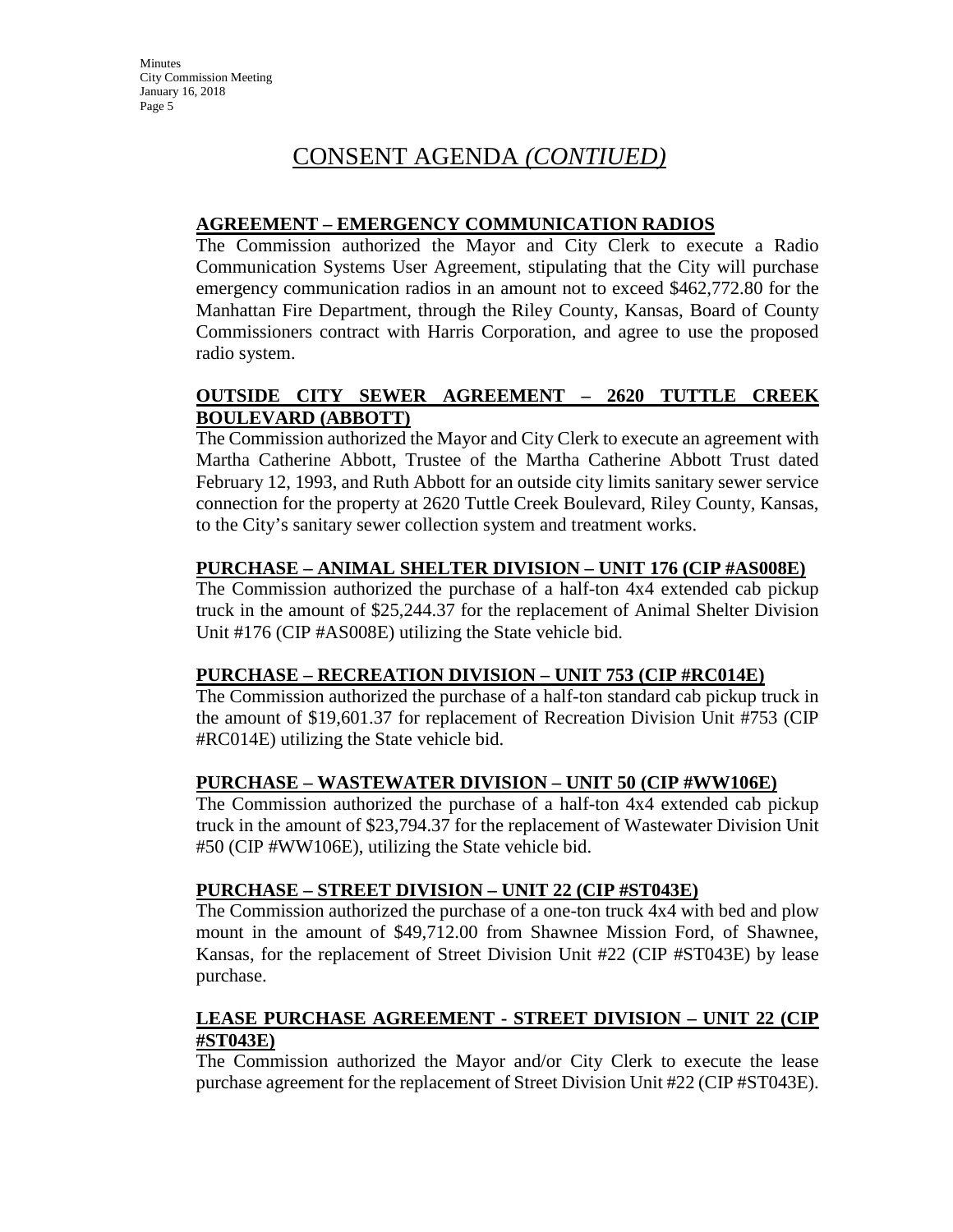### **PURCHASE – STREET DIVISION – UNIT 54 (CIP #ST050E)**

The Commission authorized the purchase of a one-ton truck 4x4 with bed and plow mount in the amount of \$49,712.00 from Shawnee Mission Ford, of Shawnee, Kansas, for the replacement of Street Division Unit #54 (CIP #ST050E) by lease purchase.

### **LEASE PURCHASE AGREEMENT - STREET DIVISION – 54 (CIP #ST050E)**

The Commission authorized the Mayor and/or City Clerk to execute the lease purchase agreement for the replacement of Street Division Unit #54 (CIP #ST050E).

### **BOARD APPOINTMENTS**

The Commission approved appointments by Mayor Morse to various boards and committees of the City.

### *Arts and Humanities Advisory Board*

Appointment of Karen McCulloh, 1516 Leavenworth, to fill the unexpired term of Hannah Kleopfer. Ms. McCulloh's term begins immediately and will expire March 31, 2020.

Appointment of Sujatha Prakash, 440 Wickham, to fill the unexpired term of RoShanna Robinson. Ms. Prakash's term begins immediately and will expire March 31, 2020.

Re-appointment of Dr. Michaeline Chance-Reay, 3026 Cherry Hill Road, to a three-year term. Ms. Chance-Reay's term will begin April 1, 2018, and will expire March 31, 2021.

#### *Cemetery Board*

Re-appointment of Mike Carlson, 116 N. Dartmouth Drive, to a three-year term. Mr. Carlson's term begins immediately and will expire December 31, 2020.

#### *Convention and Visitors Bureau Steering Committee*

Appointment of Michael Dodson, 4109 Wellington Drive, to a Commissioner term. Commissioner Dodson's term begins immediately.

#### *Downtown Business Improvement District Advisory Board*

Re-appointment of Joe Stock, 411 Edgerton Avenue, to a two-year term. Mr. Stock's term begins immediately and will expire December 31, 2019.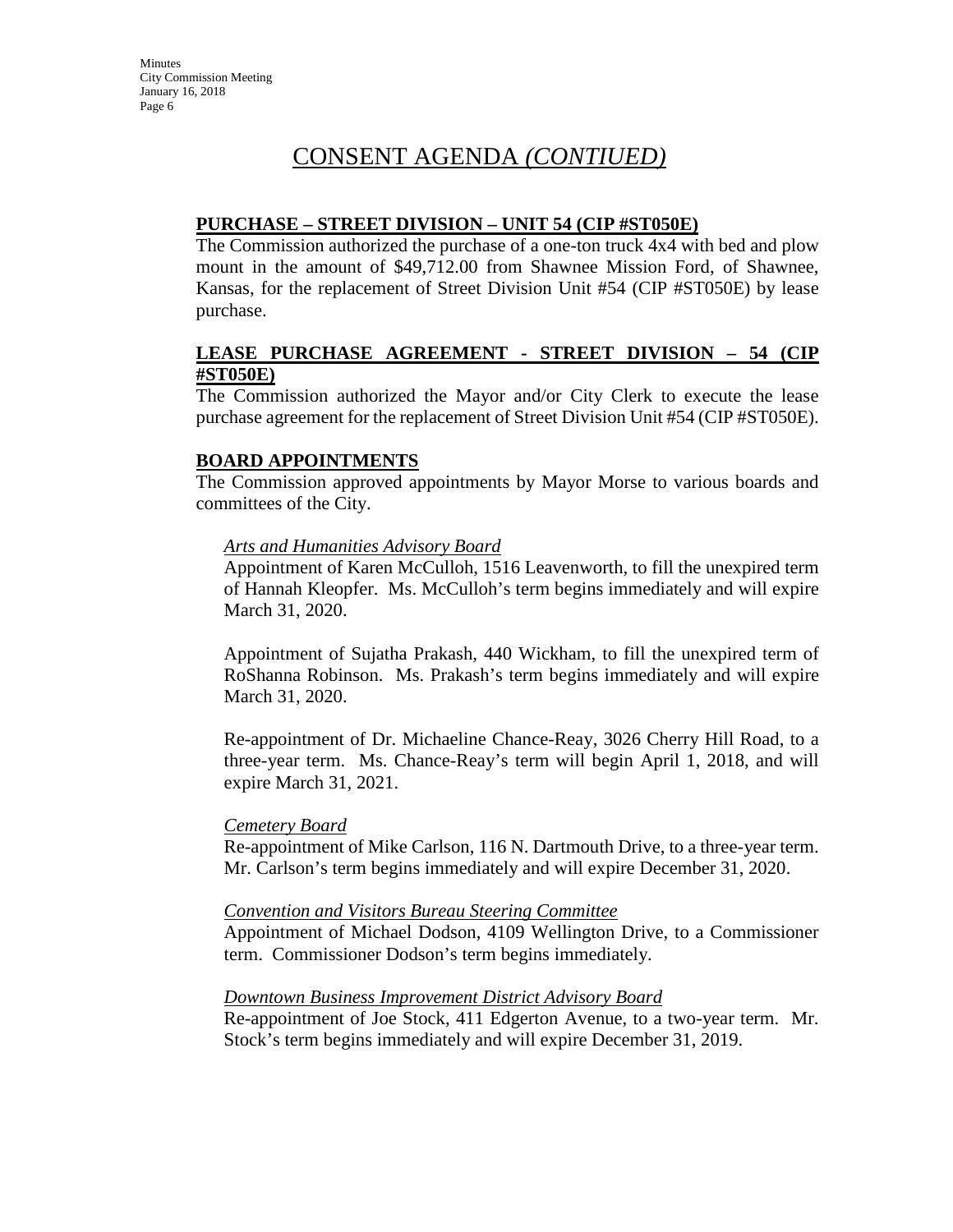**Minutes** City Commission Meeting January 16, 2018 Page 7

# CONSENT AGENDA *(CONTIUED)*

### **BOARD APPOINTMENTS** *(CONTINUED)*

#### *Flint Hills Metropolitan Planning Organization (MPO) Policy Board*

Appointment of Commissioner Jerred McKee, 730 Allen Road, to fill the Manhattan City Commissioner permanent position and Commissioner Usha Reddi, 1801 Westbank Way, to fill the Alternate position.

### *Flint Hills Regional Transit Administration Board*

Appointment of Commissioner Jerred McKee, 730 Allen Road, to fill the Manhattan City Commissioner permanent position and Commissioner Usha Reddi, 1801 Westbank Way, to the fill the Alternate position.

### *Flint Hills Regional Council*

Appointment of Mayor Linda Morse, 2118 Spain Drive, to fill the Manhattan City Commissioner permanent position.

### *Human Rights and Services Board*

Re-appointment of Janet Dean, 1832 Concord Lane, to a three-year term. Ms. Dean's term will begin March 10, 2018, and will expire March 9, 2021.

#### *Municipal Audit Committee*

Re-appointment of Mike Dodson, 4109 Wellington Drive, to a one-year Commissioner term. Commissioner Dodson's term will begin April 1, 2018, and will expire March 31, 2019.

Re-appointment of Eric Higgins, 3316 Woods Drive, to a three-year Citizen-At-Large term. Mr. Higgins' term will begin April 1, 2018, and will expire March 31, 2021.

#### *Social Services Advisory Board*

Appointment of Lucas Shivers, 4016 Coachman Road, to a three-year term. Mr. Shivers' term begins immediately and will expire June 30, 2020.

Appointment of Tara Coleman, 826 Yuma Street, to the unexpired term of Jerred McKee. Ms. Coleman's term begins immediately and will expire June 30, 2020.

Mayor Morse opened the public comments.

Hearing no comments, Mayor Morse closed the public comments.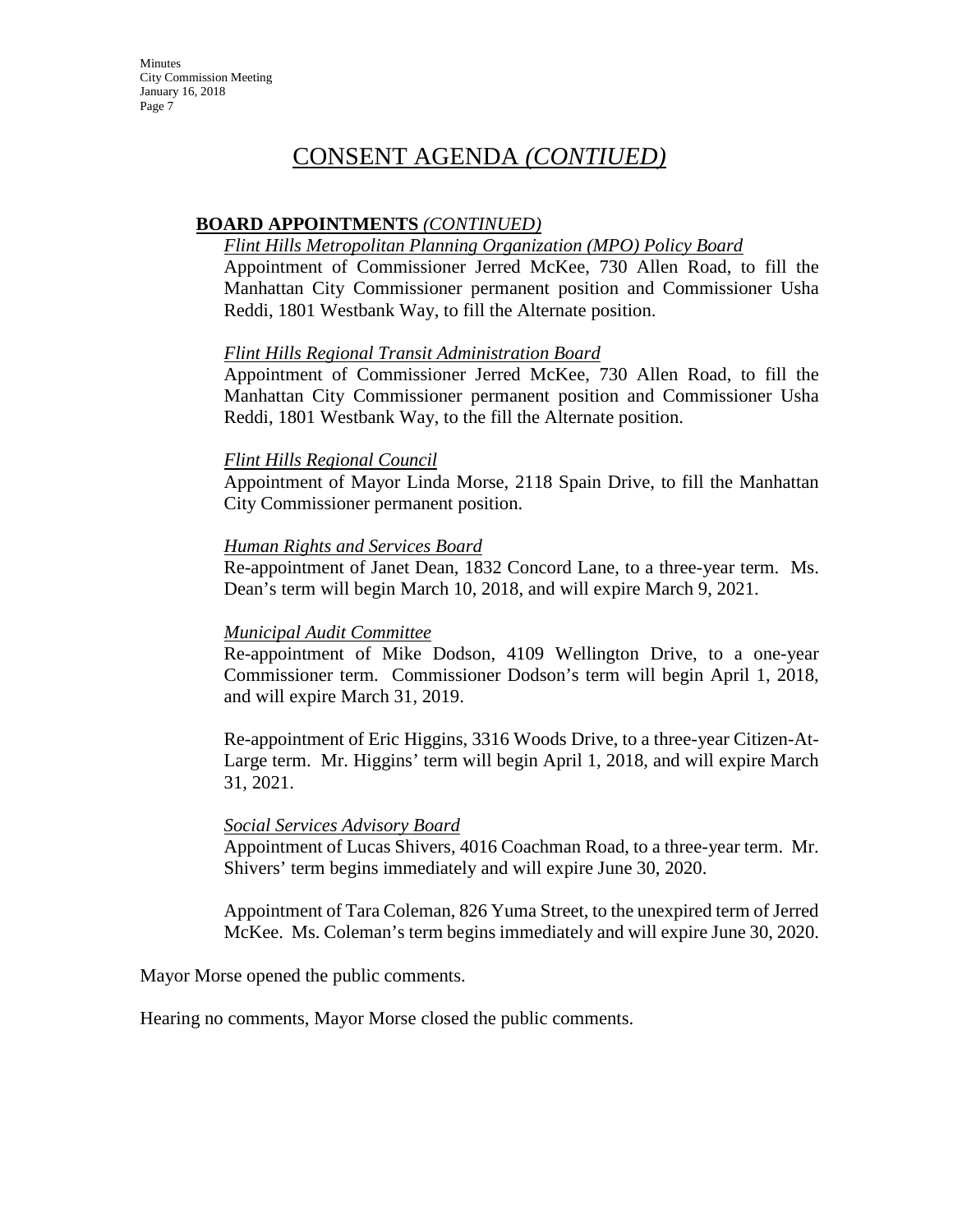After discussion, Commissioner Dodson moved to approve the consent agenda and to move Item G, RESOLUTION NO. 011618-B – HOUSING TAX CREDIT SUPPORT – BIRCHWOOD VILLAS, PHASE II (LOT 36, LEDGESTONE RIDGE, UNIT TWO), to the end of the General Agenda. Commissioner Reddi seconded the motion. On a roll call vote, motion carried 5-0.

# GENERAL AGENDA

### **RESOLUTION NO. 011618-C – SET HEARING DATE - DETERMINE WHETHER THE STRUCTURE AT 719 BLUEMONT AVENUE IS UNSAFE OR DANGEROUS**

Brad Claussen, Building Official, presented an overview of the item. He highlighted background information on the structure, explained the statutory procedure and publication requirements, discussed the action required to set a hearing date, and highlighted the public hearing process. He responded to questions from the Commission regarding the subject property, the public hearing process and information that will be provided, and informed the Commission of notices and letters sent as well as efforts to contact the owner of record.

Ron Fehr, City Manager, provided additional information regarding the process and evidence that will be submitted for consideration at the public hearing. He then responded to questions from the Commission and provided additional information on the item.

Mayor Morse opened the public comments.

Hearing no comments, Mayor Morse closed the public comments.

After discussion and comments from the Commission, Commissioner Dodson moved to accept submission of the Building Official's written report for 719 Bluemont Avenue and approve Resolution No. 011618-C setting Tuesday, March 6, 2018, as a hearing date to determine whether the structure at 719 Bluemont Avenue is unsafe or dangerous. Commissioner Butler seconded the motion. On a roll call vote, motion carried 5-0.

### **FIRST READINGS - REFUSE COLLECTORS' LICENSES AND CONSTRUCTION CONTAINERS/LARGE DUMPSTER WITHIN THE RIGHT-OF-WAY**

Rob Ott, Director of Public Works, presented an overview of the item. He highlighted discussions with the stakeholders including the solid waste dumpster/container providers, Aggieville, Downtown, and the Flinthills Builders Association. He provided information on the general guidelines for placement in the public rights-of-way, permit requirements within the C-3 and C-4 zoning districts, insurance requirements, and the proposed fee and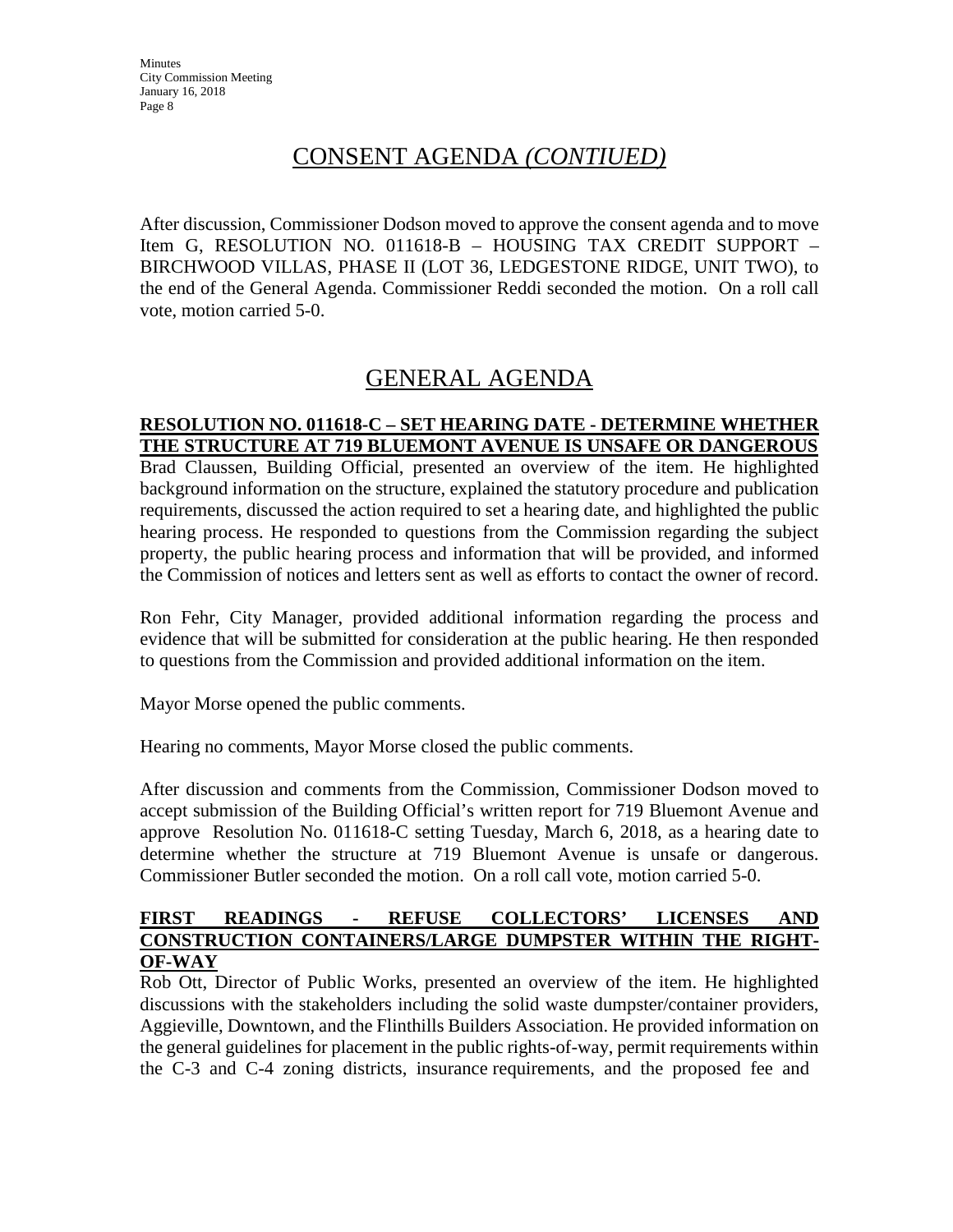# GENERAL AGENDA (*CONTINUED*)

#### **FIRST READINGS - REFUSE COLLECTORS' LICENSES AND CONSTRUCTION CONTAINERS/LARGE DUMPSTER WITHIN THE RIGHT-OF-WAY** *(CONTINUED)*

application process. He then responded to questions from the Commission regarding requirements in the C-3 and C-4 Districts and provided clarification for dumpster/containers placed on private property.

Katie Jackson, City Attorney, provided clarification on the item and highlighted the need to comply with safety guidelines and regulations.

Rob Ott, Director of Public Works, and Ron Fehr, City Manager, responded to questions from the Commission on the Aggieville and Downtown Districts.

After discussion, Rob Ott, Director of Public Works, and Katie Jackson, City Attorney, responded to questions from the Commission regarding the permit application process, permit requirements, and enforcement provisions in the proposed ordinance.

Mayor Morse opened the public comments.

Hearing no other comments, Mayor Morse closed the public comments.

After discussion and comments from the Commission, Commissioner Dodson moved to approve first reading of an ordinance amending Section 16-20 of the Code of Ordinances regarding "Refuse Collector's License"; and, approve first reading of an ordinance regulating the placement of certain containers within the city's rights-of-way. Commissioner McKee seconded the motion. On a roll call vote, motion carried 5-0.

## *ITEM REMOVED FROM CONSENT AGENDA*

## **RESOLUTION NO. 011618-B – HOUSING TAX CREDIT SUPPORT – BIRCHWOOD VILLAS, PHASE II (LOT 36, LEDGESTONE RIDGE, UNIT TWO)**

This item was removed from the Consent Agenda at the request of Commissioner Dodson.

Eric Cattell, Director of Community Development, provided an overview of the item. He highlighted a map of the area, presented the current zoning of the subject site, and discussed the request received from Jim Moore, United Housing Partners. He then provided additional information on the item and addressed concerns received from an adjacent property owner. He informed the Commission that this item is not a statutory process that requires public notice.